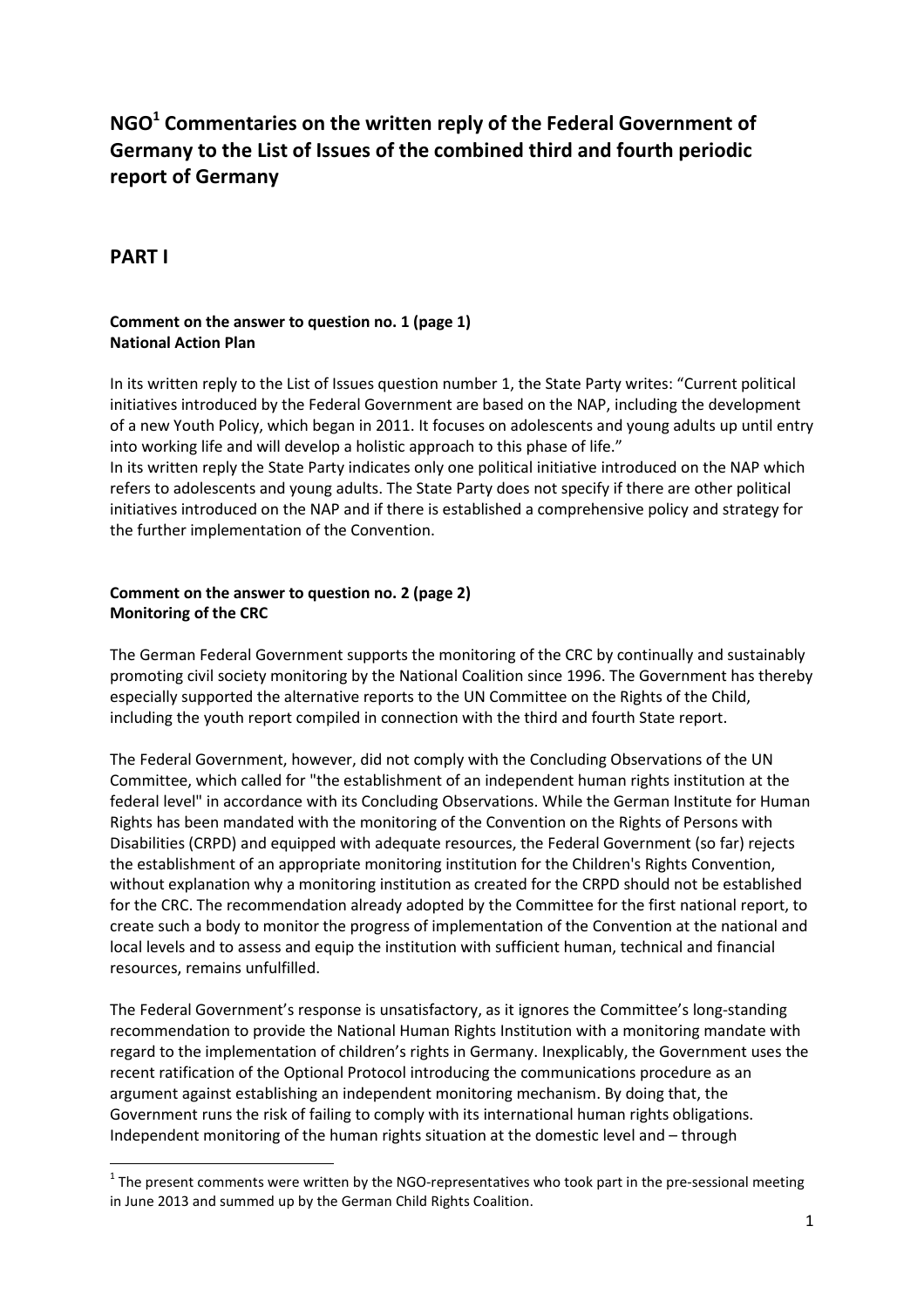ratification of the OP – enabling rights holders to bring their individual case to an international body are two completely separate mechanisms contributing in their own specific way to the actual realization of children's rights.

Even more so, the statement of the Federal Government that "other options for strengthening children's rights in Germany are being reviewed" requires additional information by the Federal Government to the UN Committee.

The National Coalition strongly recommends to provide the German Institute for Human Rights as an independent institution with a mandate and appropriate resources for the monitoring of the CRC, as this has been done for the monitoring of the CRPD. At the same time, establishing a coordinating body within the Federal Government that oversees the implementation of children´s rights in crosscutting issues should be considered; model for this should be the office of the Federal Commissioner for the needs of persons with disabilities who has been appointed in relation to the CRPD.

Regarding a more detailed concept and realization of the monitoring, the National Coalition has presented an "entry-level-model " in 2006 and in 2012, in the publication " The Next Step", explained the conceptual orientation of monitoring in detail.

#### **Comment on the answer to question no. 3 (page 2) Respect for children's rights by the business sector**

The response provided by the German Federal Government focuses only on children undergoing vocational training or doing an apprenticeship, i.e. children working in the formal economy in Germany. These children are protected by existing law.

In contrast to this, information is lacking concerning vulnerable groups of children that, for instance, may be forced to sell drugs or are more likely to become victims of child prostitution such as:

- Unaccompanied minor refugees
- Children of stateless or homeless people
- Children of convicted adults.

Moreover, the German Federal Government was called on to adopt an Action Plan for the implementation of the UN Guiding Principles on Business and Human Rights (A/HRC/17/31) until the end of 2012. So far, no Action Plan has been adopted or discussed to make sure that children's rights are implemented along global value chains of German transnational corporations. Moreover, existing data verifies for example that arms exports are directed to conflict and crisis areas where child soldiers are found.

We call on the German government to provide detailed information on child labor in vulnerable groups as well as on the implementation of the UN Guiding Principles on Business and Human Rights.

#### **Comment on the answer to question no. 6 (page 7) "Baby boxes"**

The German Youth Institute conducted a research on baby boxes and anonymous births and published the results in 2012 (Coutinho/Krell, Anonyme Geburten und Babyklappen in Deutschland. Fallzahlen, Angebote Kontexte, www.dji.de). In reaction the federal government initiated the legislative measures described in the State's Party response. The measures on the one hand are reasonable and a step forward but on the other hand the former government ignored the alarming results of the study completely.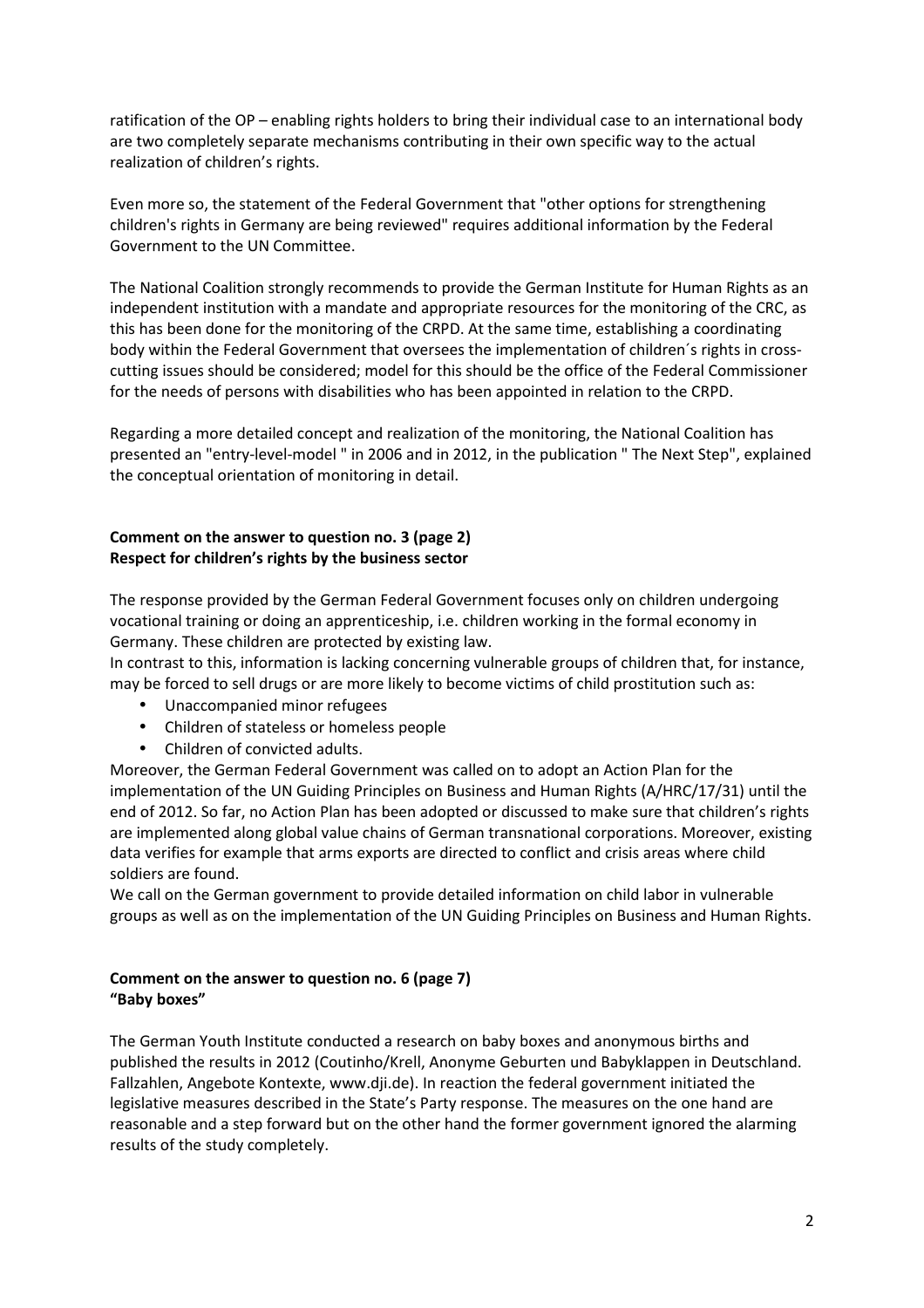The measure neither addressed baby boxes or anonymous birth but only implemented an alternative procedure for births in confidence. The Act failed to address the problems of baby boxes and anonymous births which are broadly established on a partly very lucrative market in Germany:

- There still is no obligation of the providers of baby boxes to immediately notify to the child and youth welfare office when a child is placed in the baby box.
- No measures were taken to prevent the practice that the same NGO that provides baby boxes or services in relation to anonymous births also places the child in a self-chosen foster family.
- No measures were taken to prevent the practice that a person working in or with the NGO which provides baby boxes or services in relation to anonymous births is appointed as guardian for the child.
- Donations by adopting parents to the institutions and NGOs providing services in relation to anonymous births or baby boxes are not prohibited.
- There is no duty and not even an allowance for any administration or court to control, permit or prohibit the provision of baby boxes or anonymous births.

## **Comment on the answer to question no. 8 (page 8) Corporal punishment**

In its written reply to the List of Issues question number 8, the State Party only refers to cases of corporal punishment coming to the attention of the family court.

In fact only a small part of the great number of corporal punishment is coming to the attention of the family court. The State Party does not indicate what further measures are taken – if any – to ensure that the prohibition of corporal punishment in all contexts (e.g. family, kindergartens, schools, institutions for the care of children) is effectively enforced and if there are any reporting and monitoring mechanisms.

## **Comment on the answer to question No. 9 (page 9) Mobbing and cyber-bullying of children**

The Committee's question no. 9 addresses the issues

- 1. General information on measures taken by the State party to prevent bullying and mobbing of children.
- 2. General information on cyber-bulling.

The response explains that prevention is mainly under the responsibility of the 16 German Federal states. Also the government describes various projects to prevent bulling, mobbing and cybermobbing, some are under the responsibility of the government, and some are cooperation with the private sector or non-governmental organizations. The responses don't submit figures about the start or duration of the examples or what could be reached or what has been the impact of the measures. Some of the projects run meanwhile several years and there have been done some evaluation.

#### Suggestion:

The commission could ask what the impact of these projects is. How many children have been reached until now? What are the results of the evaluation of the projects?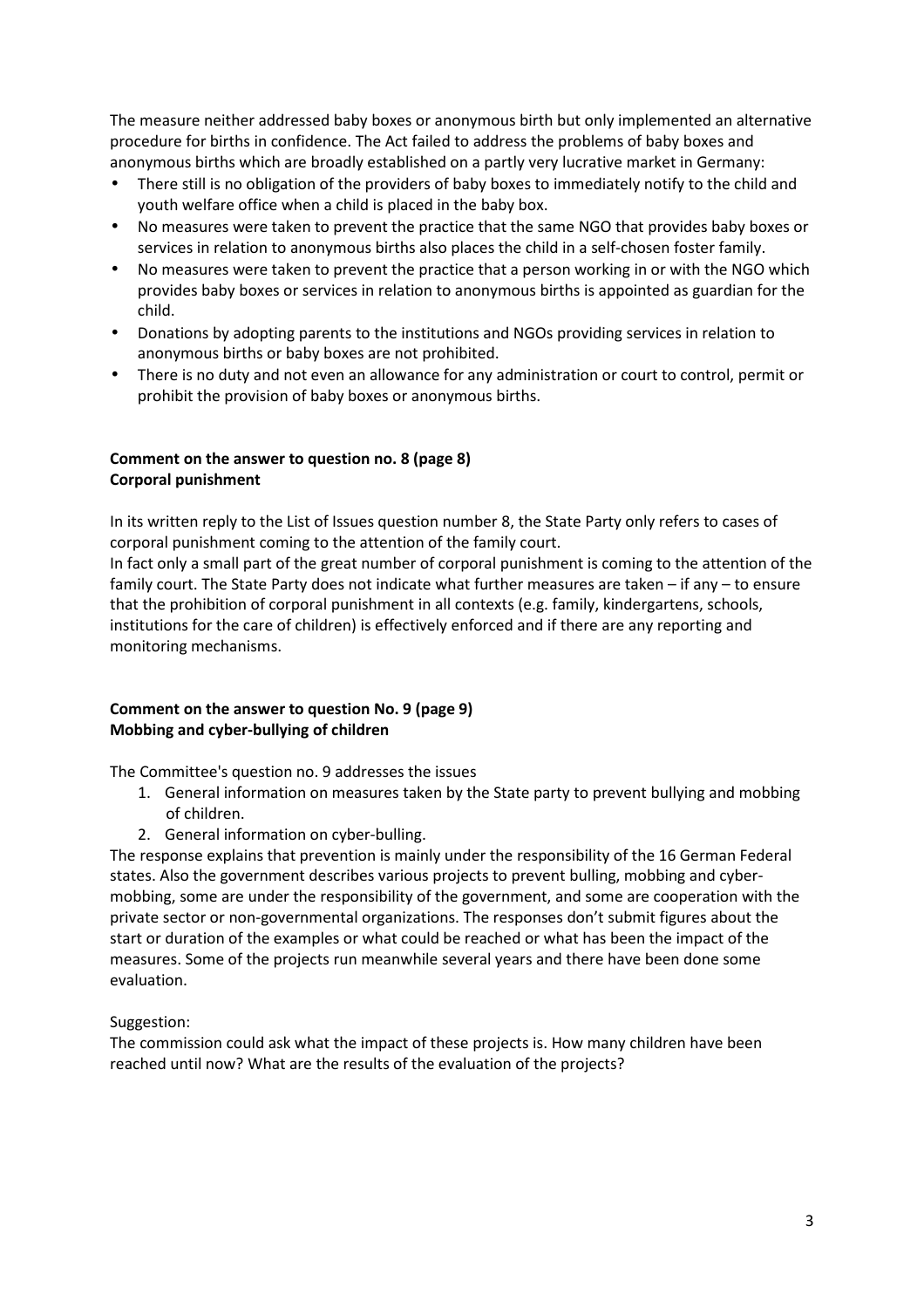#### **Comment on the answer to question no. 10 (page 12) Care for children under the age of three**

The legal entitlement to child care for children at the age of one to three years that came into force on 1 August 2013 changed society in West of Germany. It was laid down in the law in 2008 and first legislative steps were taken in 2005. By that time less than 3% of the children in the West and about 37% of the children in the East were provided with child care.

The measures to increase the numbers were effective. Several recent studies indicate that now there is a substantial need to increase the quality in child care, especially in the East of Germany (see www.laendermonitor.de).

#### **Comment on the answer to question no. 11 (page 13) Children with disabilities**

The length of the answers given by the State Party can be considered as an indicator for the lack of a coordinated and coherent strategy.

Children are provided separated between two systems. Children without disabilities or with a mental impairment are dealt with under Book Eight of the Social Code (SGB VIII – child and youth welfare). Children with physical or intellectual impairment are dealt with under Book Twelve of the Social Code (SGB XII – social welfare). For example, service provisions vary depending on the result of an IQ test ends up above 70 (SGB VIII) or below 70 (SGB XII). This leads not only to uncounted numbers of conflicts over the administrative responsibility in the disadvantage of the not (sufficiently) served children but also hinders an integrated and holistic approach towards the child and his/her disabilities.

The extreme variation of the provision of services in the different regions in Germany has found no explanations yet. For example, the average expenses for services because of mental impairment vary from 4 Euro per child in Hamburg to 72 Euro per child in Hesse (more information see Arbeits- und Sozialministerkonferenz/Jugend- und Familienministerkonferenz, Zwischenbericht der Arbeitsgruppe "Inklusion von jungen Menschen mit Behinderung", 2011).

The State Party has not taken any conceptual measures to clarify the situation. The segregation of children in two social welfare systems is criticized for long as the opposite of an approach that facilitates the child's active participation in the community. Still the government has failed to overcome the intolerable situation.

The deficiencies in providing services to enable inclusive schooling were enormous. After the United Nations Convention on the Rights of Persons with Disabilities came into force in Germany in 2009 the Federal *Länder* started to permit children with disabilities the access to regular schools. The schools are not prepared though. The mentioned training program for teachers (Quality Campaign in Teacher Training) is in no way sufficient to fulfill the demand or better need for qualification. The service of "integration assistance" is the problematic attempt to compensate the inadequacy and shortcomings of the educational system and the schools when trying to integrate children with disabilities. The State Party claims "qualified caregivers". This is not the case at all. Instead, neither a reliable concept exists for the qualification nor is the qualification in any way secured nor is the development even partly promising.

The service provisions for the transition from school to working life have their strengths when a sheltered workshop is the right employment for the young person. The path to the regular job market is still barred for young persons with disabilities. The system of special-needs schools that is still in place in almost all regions does not allow any transition from the disabled community into a regular apprenticeship or other form of after-school education.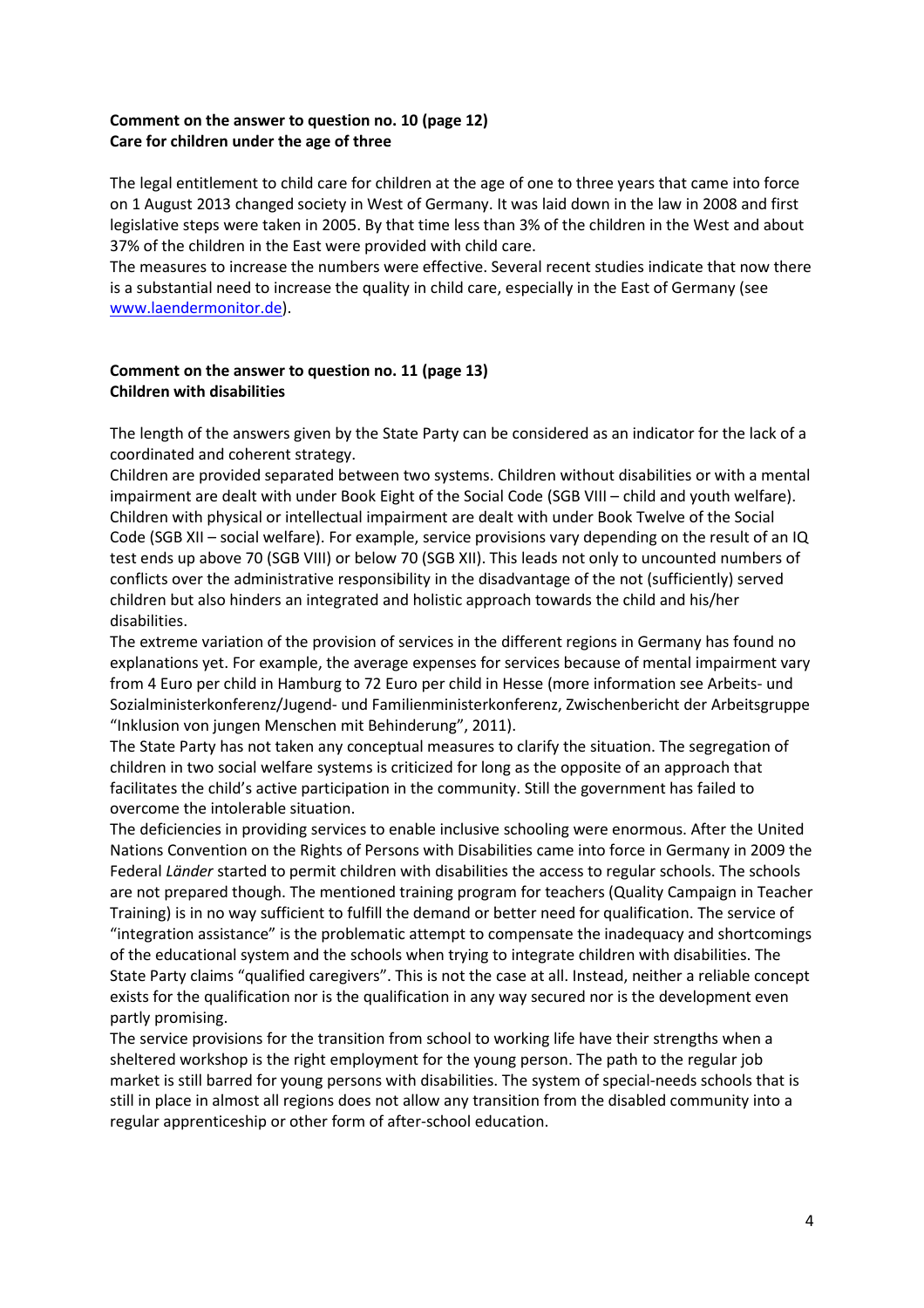#### **Comment on the answer to question no. 13 (page 18) ADHD/ADD**

The Committee's question no. 13 addresses four issues.

- 1. How are children diagnosed?
- 2. Which measures are taken to address the root causes? The text includes hints at nutrition, life style and stress as possible causes.
- 3. Which medications are prescribed?
- 4. Are their safeguards or periodical reviews of diagnosis and medication?

1. The response describes that physicians and psychotherapists competently diagnose ADHD by competently applying the guidelines issued by their professional societies.

2. The response very generally admits that behavioural and environmental factors may influence the development of "common diseases such as mental health disorders" and points at support provided for clinical research projects. "Preventive effects of special food implementation" shall be investigated. Outcomes of such research are not mentioned, though. Root factors related to ADHD/ADD are not specified and it remains unclear, whether targeted research is conducted to explore such factors.

3. Medication used comprises methyphenidate and norepinephrine reuptake inhibitor atomoxetine. The response underlines that the treatment starts with counselling parents and other significant persons and psychotherapeutic and psychosocial intervention and such interventions may be integrated into pedagogical or psychosocial measures. Only when this is insufficient, medication is considered according to the response.

The response also emphasizes that, following "European risk assessment procedures", medical drugs can be prescribed only within a comprehensive treatment concept "including other therapeutic measures". They are a "subordinate" measure.

4. The response stresses that the use of medical products is continually monitored and that attemps are made to finish the medication.

Obviously there is no obligatory review procedure. It is up to the physician or psychotherapist to examine the original diagnosis and the prescribed medication.

The State Party's response does not address the serious concern of child-right organizations and professionals engaged for and with children about the tremendous increase reported on the prescription of medication (in particular methyphenidate). According to official statistics the increase of sold drugs multiplied from 1993 to 2012 54times (from 34 kilograms of marketed drugs in 1993 to 1839 kilograms in 2012; source: Bundesopiumstelle).

Barmer Ersatzkasse BEK, one of the biggest health insurances, reports an increase of 42 per cent for children diagnosed with ADHD/ADD from 2006 to 2011, three times more boys than girls, all together 621000 children in 2011; Arzneimittelreport 2013). Predominantly these drugs are prescribed for children at school age (peak at age 11, age of transition to secondary school). The insurance calls the increase "alarming".

https://presse.barmer-gek.de/barmer/web/Portale/Presseportal/ …

The BEK insurance states that many of the substances used in medications are not tested for their applicability for children and adolescents and that observations demonstrate that the consumption also of "second generation antipsychotics" are not free of metabolic and cardiological side-effects (Bachmann & Hoffmann 2013 in Barmer Ersatzkasse Arzneimittelreport 2013).

Furthermore the response of the State Party does not answer the request for an explanation of such a disturbing increase. The reply mentions that research is supported. But nothing is said about which hypotheses are investigated.

Food is mentioned as a factor without indicating what this term implies (low quality of nutrition, irregularity of mealtime, no breakfast, lopsidedness of nutrition). Also no explanations or specifications are given with regard to other factors under suspicion which affect many children's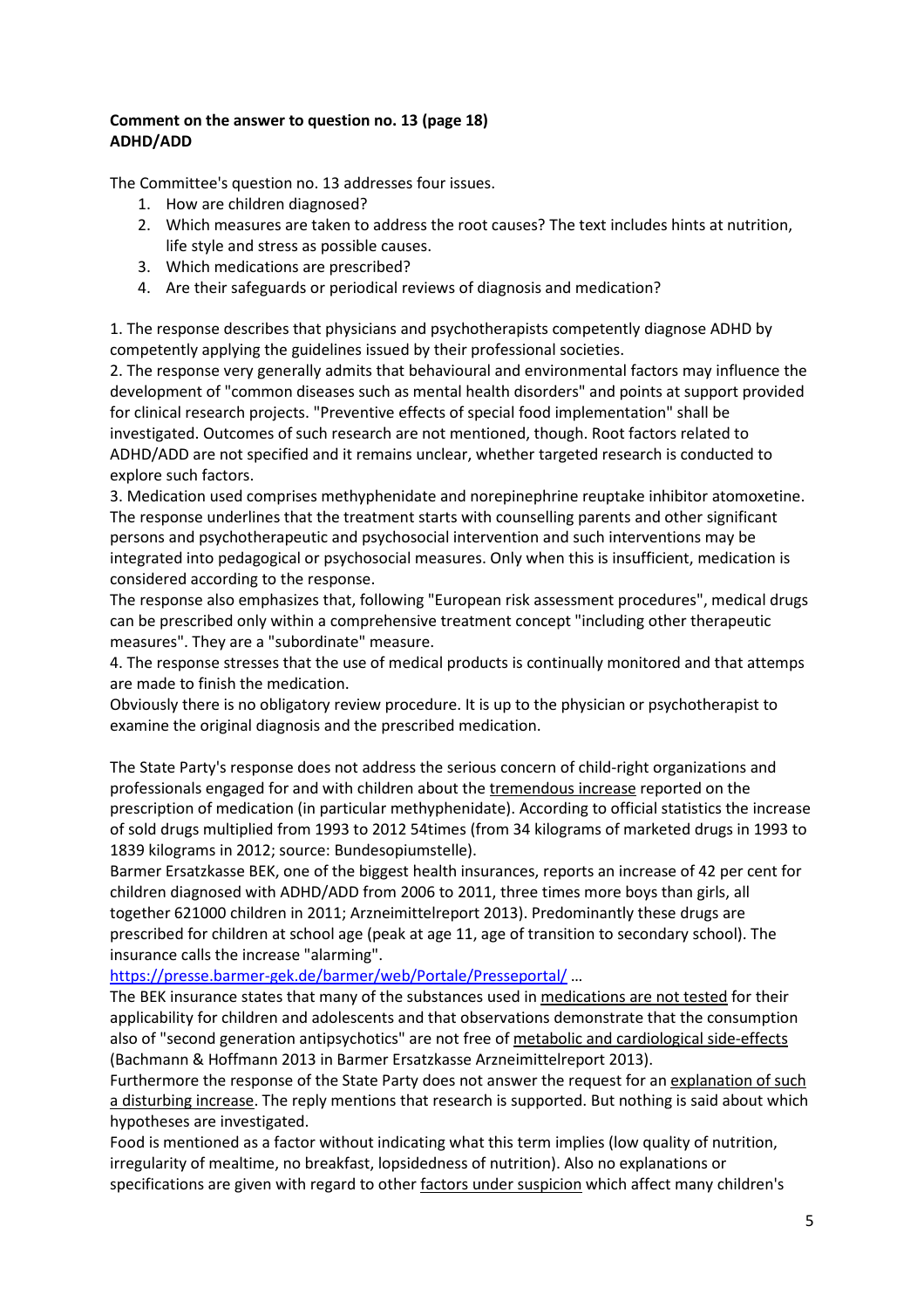well being according to surveys and which may have impact on the psychosocial condition of children (environment, stress in school, anxieties).

The presentation of the State Party does not at all reflect the ongoing debate in public media (newspapers, journals and TV reports), which entertain suspicion that children are exceedingly diagnosed as mentally disordered. It refers to guidelines without mentioning that the recent guidelines for diagnosing mental disorders were heavily criticised by professional institutions and experts (quotations of Allan Frances, a co-author of the DSM, in SPIEGEL ONLINE 20.4.2013 (http://www.spiegel.de/gesundheit/psychologie/normal-von-allen-frances-beichte-eines-psychiaterpapstes-a-893739.html). Serious doubts about the reliability of diagnoses are expressed in Behles et al. (2013),: Bulletin zur Arzneimittelsicherheit, page 3-11

(http://www.bfarm.de/DE/Arzneimittel/Pharmakovigilanz/Bulletin/Archiv/\_node.html).

There are also doubts that medication is always accompanied by appropriate therapeutic treatment as required by European risk-assessment regulations. Data is missing.

It must be criticised that the response of the State Party presents no statistical information on incidence, prevalence and kind of treatment or on social background of children diagnosed with supposed mental irregularities, although a large amount of data is available, which heavily require attention and action of authorities.

#### **Comment on the answer to question No. 14 (page 19) Education (follow-up: Special Rapporteur on the Right to Education)**

The reply is not problem oriented. It describes a number of measures without indicating to which concerns they react and without presenting an assessment of their effectiveness.

#### *Inclusive education*

The obligation to provide inclusive education for all children with disabilities in all schools of the educational system was accepted, but sufficient budget allocations to ensure adequate implementation of this goal are scarce. A special problem is the in-service training of teachers, who now have to assist children in need of special support in the inclusive classroom. Additional teaching staff is needed, which is well prepared for the challenges of inclusive education.

#### *Migrant children*

The disadvantage of mogrant children growing up under economic hardship and in poor neighbourhoods is still considerable as shown in recent comparative school achievement studies. Command of the German language and early childhood education are keys for more educational equality. The federal states are on the way of expanding the facilities for early childhood education. However, a recent study of ECCE institutions shows that the quality of care and education on average is not on the quality level needed for better promotion of children's capacities.

Special assistance must be continued in school. Several projects supported by civil society and foundations demonstrate how to do it (example: "One square kilometre education"). But this and other models of best practice are not integrated into schools as a rule

Up to now the applied measures yield slow progress. The still unsatisfactory situation is not only the fault of schools and teachers, but also of the social and political context of migrants, as quite a number of them do not feel fully accepted in the majority society.

#### *School structure*

The structure of the three-track educational systems is still supported by a majority, which defends the traditional structure of the educational system. Yet this system is under stress and step-by-step changing. Insight has increased that the lower track of the system can no longer give educational incentives when it is regarded as a place of losers. Consequently, more low-track schools (Hauptschule) are combined with the second-track schools (Realschule). This trend is supported by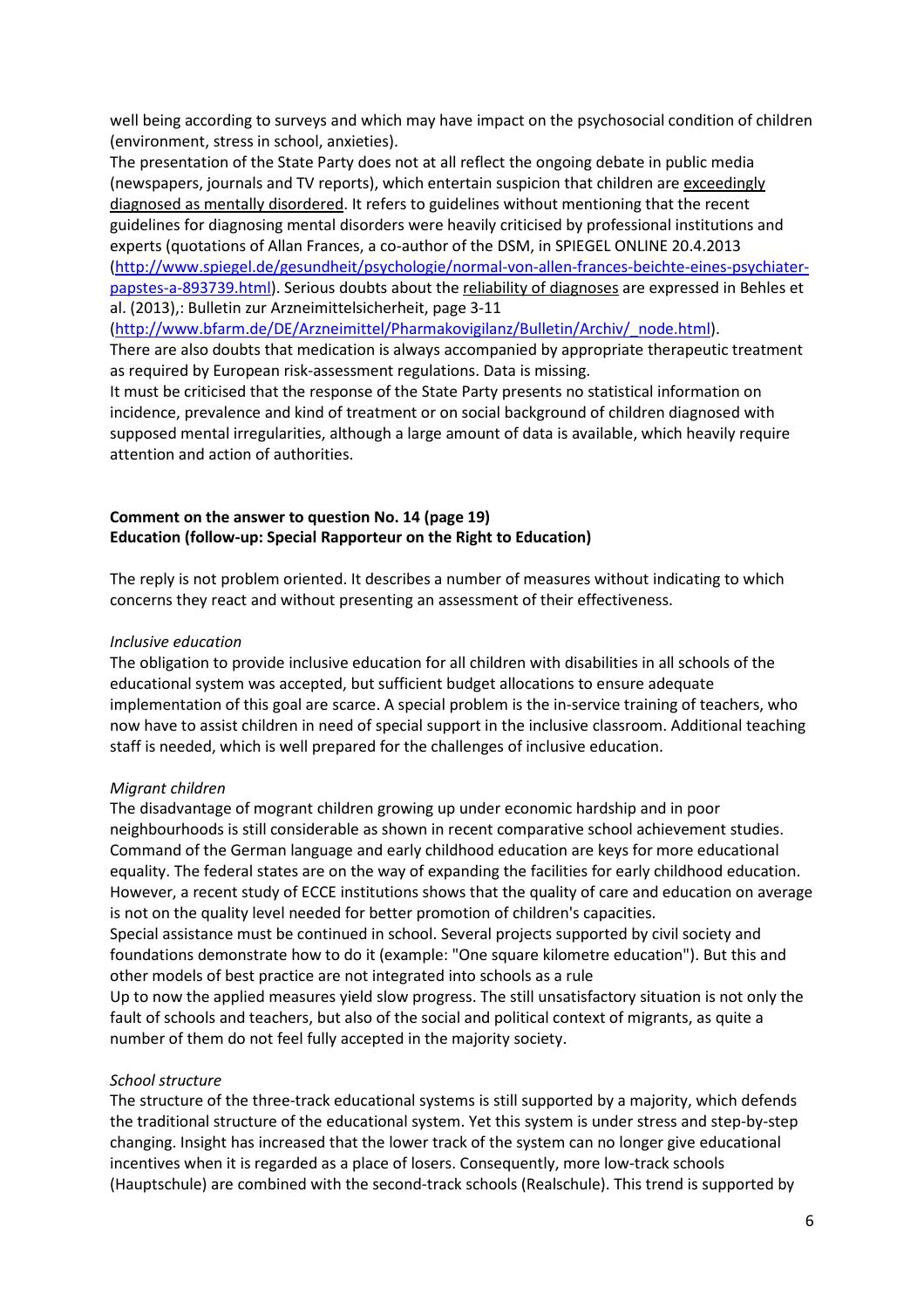demographic development. In many regions there are not enough children to run a three-track educational system. The demographic developments are also pressing for the best possible qualification of all members of the young generation in order to maintain the socio-economic system on a high level of competence.

It has to be mentioned that the educational system is under the control of the federal states forming the federal republic. The governments of these states have decided to not cooperate in order to mutually respect their autonomy. This prohibition is heavily attacked as a bizarre decision in a Europe which is on the way to harmonize its educational systems and labour markets. It is an urgent request that this disastrous decision is immediately abolished because it is hindering joint constructive developments in the educational system.

#### **Comment on the answer to question No. 15 (page 24) Adequate standard of living for children**

In its written reply to Issue number 15 the State Party Germany refers to a "strategy of combatting poverty among children and families". It would be of interest to learn more about such a strategy, especially if it exists in written form, what it consists of, and which time-lines and responsibilities it entails. Furthermore, it would be of interest to know who is coordinating the implementation of the strategy.

It is noteworthy that the new coalition agreement of CDU, CSU and SPD that is supposed to guide the work of the new Government 2013-2017 does not refer to child poverty at all. There is no mentioning of a strategic approach to combat poverty and social exclusion of children, and no mentioning of the further development of measures such as "Kindergeld", "Kinderzuschlag" or "Kindergrundsicherung".

On page 23, Germany highlights that tax deductions for children have been increased to 7,008 euros. However, only families with middle and high income benefit from tax deducations. Families that depend on social cash transfer (Hartz IV) do not benefit at all. These families also do not benefit from the direct cash transfer ("Kindergeld") that is paid for every child as it is fully deducted from the overall subsidy for the family (Hartz IV).

#### **Comment on the answer to question No. 16 (page 24) Refugee children (above the age of 16)**

#### **On refugee children, please also see the Case Study at the end of this document (page 10)**

The response of the German Federal Government does not include any information on measures taken to ensure support for asylum seeking and refugee children who live together with their families. This lack of description mirrors the actual lack of support those 70´000 children experience. Although children arriving with their families might in general need less support than unaccompanied children, they should be taken into consideration as well. According to our knowledge, there is no strategy to proactively involve youth welfare services or to provide targeted information on their service. The families themselves only rarely approach such services due to lack of information or reluctance to ask a state agency for support. As a result, youth welfare services are rarely approached by asylum seeking families and children. However, if youth welfare services are contacted, - e.g. by social workers - they often support those families or children. It is particularly striking that the Federal Government does not fully reply to the question on the list of issues by not specifically including details on children above the age of 16. Most children arriving in Germany fall into that age group. Although Section 42 of the Youth Welfare Act rules that all unaccompanied minors under the age of 18 entering Germany have to be taken in custody by the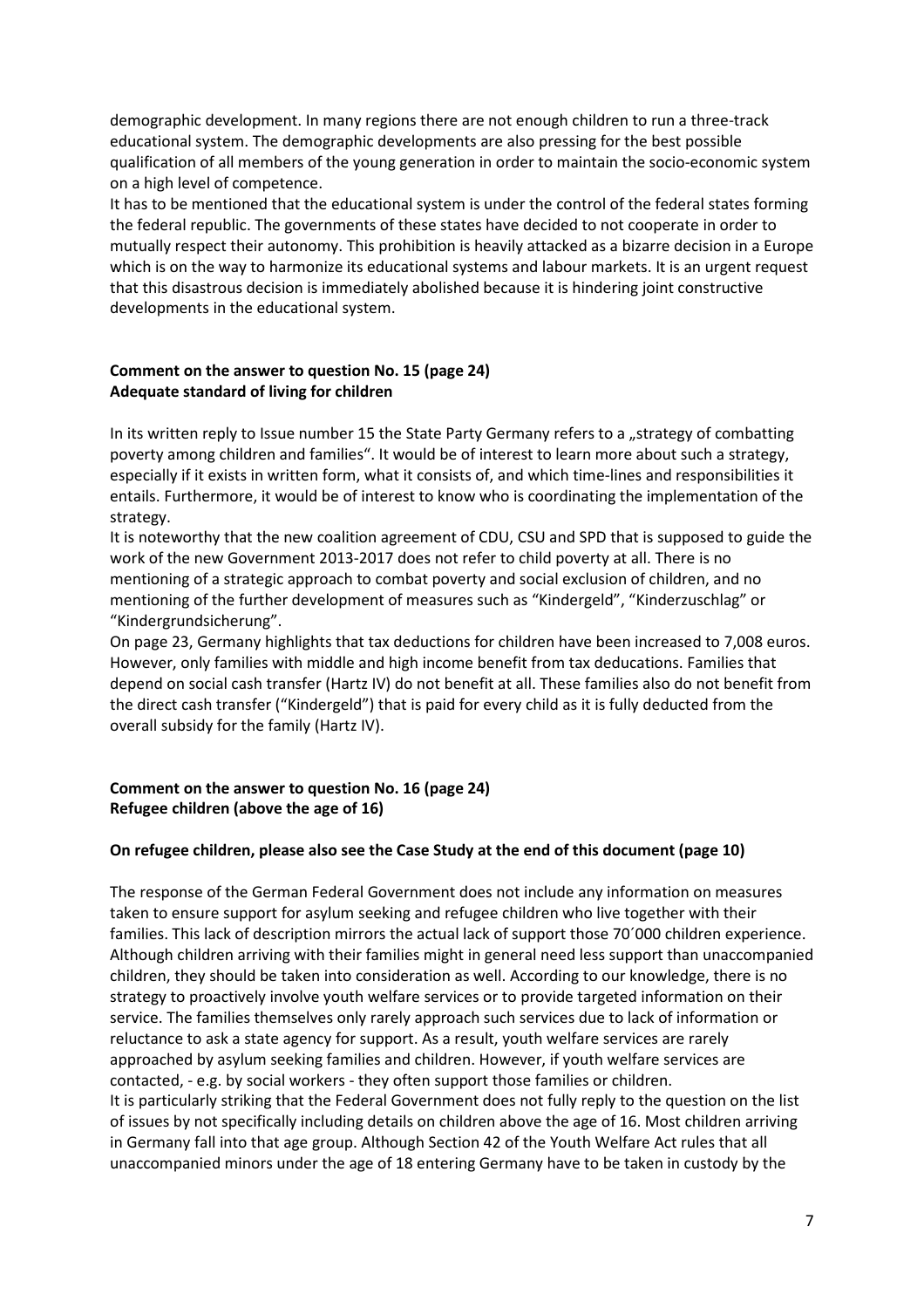youth services, there are still cases in the provinces of Brandenburg, Bavaria, Bremen and Schleswig-Holstein that accommodate children in regular reception facilities for adults.

In the Federal Government´s response it is not clear whether the legal situation or existing practice is being described. This distinction, however, is crucial. For example, there are no legal provisions according to which the asylum procedure has to be conducted by specially trained commissioners so that in cases where this practice is not implemented no legal claim can ensure this right.

The Federal Government correctly describes the entitlement to counselling by a lawyer with expertise in this field. It omits that this counselling is by no means free of charge, and minors have to pay for these lawyers with their pocket money. Although unaccompanied minors above the age of 16 are allowed to approach a lawyer for asylum counselling, there is no legal provision which rules who finances the legal representation.

In its response to the Committee, the German government did not mention a judgment taken on 29 May 2013 by the German Federal Court (BGH) (decision XII ZB 530/11) on the appointment of a legal representative, which came to the conclusion that a guardian has no right to ask for support by a lawyer if he himself does not have enough legal expertise. The court explicitly mentioned that according to its view Art. 22 CRC does not justify the appointment of a lawyer in addition to the guardian for the asylum process. The appointment of a guardian already grants the "appropriate protection" as demanded by the CRC. The courts in the province of Hesse had developed this practice, which has now been denied by high court jurisdiction.

Regarding the appointment of a guardian, the response of the Federal Government describes the legal obligation to appoint a guardian within a few days after taking custody. Many young persons remain without guardian for several months because of age disputes or long administrative procedures.

In general, the response of the Federal Government illustrates the underlying issue: the German Federal Government´s lack of detailed knowledge. The legal framework is the same for all provinces, but practice differs from province to province. No national mechanism monitors the equal implementation of the existing provisions.

#### **Comment on the answer to question No. 17 (page 25) Recruitment into the armed forces**

The number of minors recruited into the German Bundeswehr reached a peak in 2012, when 1216 17-year-old youth (men and women) were recruited<sup>2</sup>, nearly 50 percent more than in 2011. The Bundeswehr intends to further increase the recruitment of young people. The coalition agreement of CDU, CSU and SPD (dated 27 of November 2013)<sup>3</sup> states, "that the Bundeswehr needs access to as many schools and education institutions as possible to inform about the mandate of the Bundeswehr." In an interview in the national newspaper "Die Welt" $(21.11.2013)^4$ , Defence Minister Thomas de Maiziére stressed this point and expressed the wish, that "our strong coalition partner, the SPD, will convince the colleagues in the "Länder" (Federal states) to further support and increase the visits of soldiers in schools."

The big advertisement campaign of the Bundeswehr, that was mentioned in the Shadow Report Child Soldiers 2013, based on several ten millions of Euros per year to address young people and make them join the army, is going on. Even the advertisements in the youth magazine "Bravo", read mainly by 10 to 16 year olds, that were strongly criticised by parents, youth, media, politicians and child

 $\overline{a}$ 

<sup>&</sup>lt;sup>2</sup> Document of the German Parliament: http://www.bundeswehr-

monitoring.de/fileadmin/user\_upload/media/BT1714082.pdf

<sup>3</sup> www.tagesschau.de/inland/koalitionsvertrag136.pdf

<sup>&</sup>lt;sup>4</sup> http://www.welt.de/politik/deutschland/article122130487/De-Maiziere-ueber-Jugendoffiziere-an-Schulen.html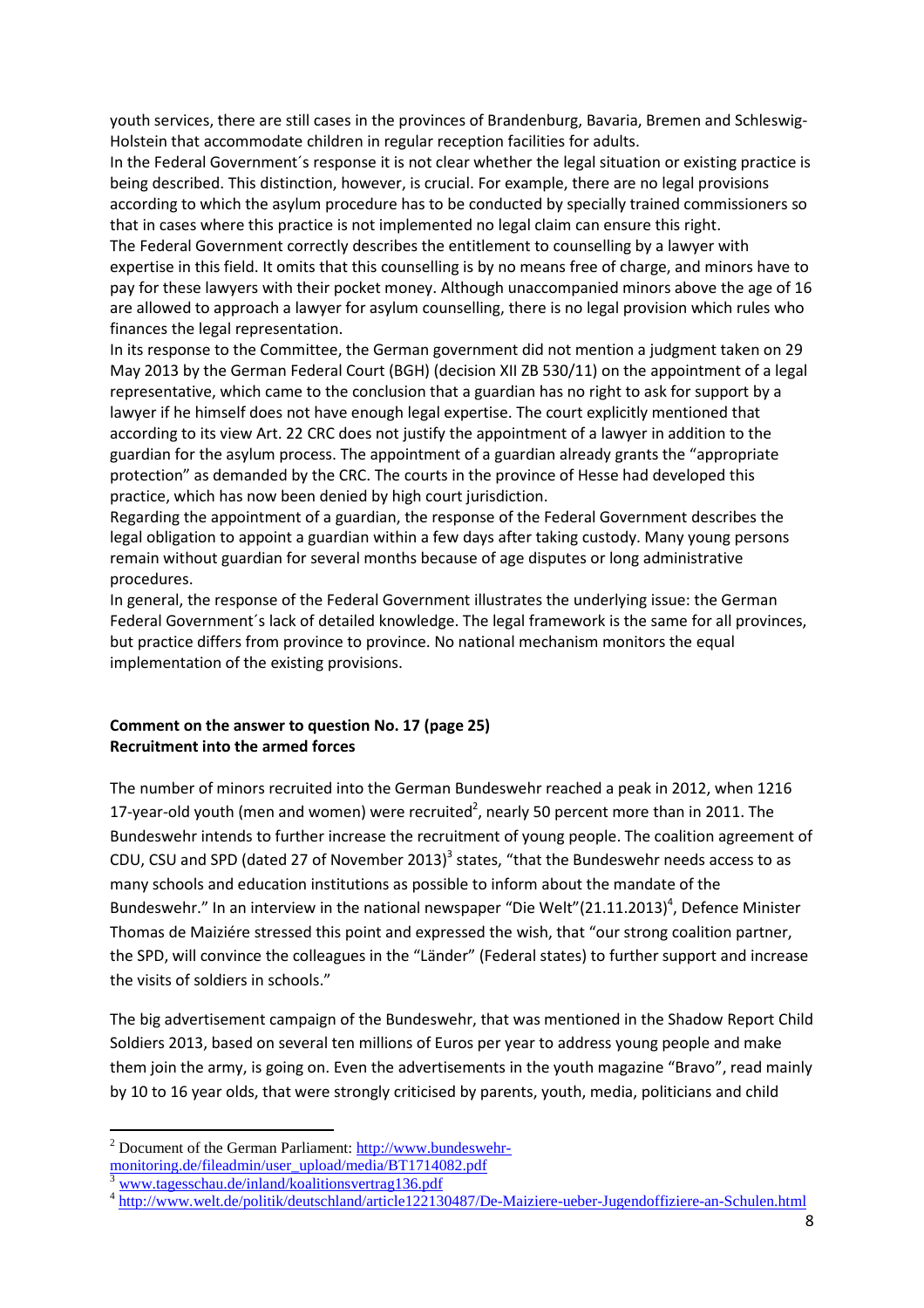rights organisations, was resumed in November 2013. The advertisements are trying to convince youth to participate in the so called "Bw-Adventure-Camps" by showing nice pictures and promising "Sport – show us your fitness", Information, "Action – accept the challenge" and "Team – show us that you are a real team player". However, the reality of war and of soldier's duties is not mentioned or depicted in this or other Bundeswehr advertisements. As described in the Shadow Report Child Soldiers, youth is not informed truthfully but is instead attracted by describing soldier's life as a big adventure, great team work, fun and sportive challenges. Many students and teachers characterise the "information activities" of the Bundeswehr at schools as "pure advertising events" (see for example the statement of a 15-year-old boy spending 40 minutes in a "Bundeswehr truck" placed in his schoolyard)<sup>5</sup>.

In 2012, youth officers held 3858 lectures (90 minutes) at schools reaching 103.049 students, which amount to % of all youth officers activities at schools<sup>6</sup>. In this kind of events, a biased view is presented, often with no or little room for critical questions and different perspectives. In 2012, youth officers only participated in 73 panel discussions where different views are presented in controversial discussions, allowing students to build their own opinion. In addition to the youth officers, a high number of Bundeswehr career advisors are invited by the schools for lectures, career guidance and other activities, reaching even more students than the youth officers.

One consequence of the one-sided Bundeswehr advertisement and information activities aimed at children and youth is that a relatively high number of minors join the Bundeswehr with unrealistic expectations and ideas and are not adequately informed about the risks and dangers of military missions. This misinformation of young recruits is reflected by a high drop-out rate in the first six month of nearly 30%<sup>7</sup>. As nearly all young German soldiers are deployed for military missions abroad at some point of their military education, there is a high probability that some of them are wounded, traumatized or even killed. For this, balanced information including the risks and dangers of military deployment is absolutely essential to guarantee the basic rights of the young recruits. It is not acceptable that they are not informed adequately about the risks and therefore are not able to take a well-considered responsible decision and, in some cases, may lose their life or physical or psychological well-being as a consequence.

The German NGO delegation of child rights organisations and the German Institute for Human Rights therefore suggest that the Committee addresses the issue in the Concluding Observations, mentioning the concerns from a child rights perspective and calling for binding standards to ensure balanced information of children and youth. Especially when soldiers come to schools, clear obligatory standards should be defined to ensure that the information is not one-sided and that there is no manipulation of youths. In addition, to protect minors from being misinformed and influenced, Bundeswehr advertisements should not be directed specifically to children and youth, for example in youth magazines or school reports. Furthermore, peace education should be integrated in school curricula and teachers trainings and expanded systematically so that students learn how conflicts can be solved peacefully.

 $\overline{a}$ 

<sup>&</sup>lt;sup>5</sup> "Sport, Spaß (Fun), Afghanistan" in the newspaper taz, 26.10.2009, http://www.taz.de/!42895/

<sup>6</sup> Bundeswehr Youth Officers Report 2012, Mai 2013

<sup>&</sup>lt;sup>7</sup> Document of the German Parliament: http://www.bundeswehrmonitoring.de/fileadmin/user\_upload/media/BT1714082.pdf